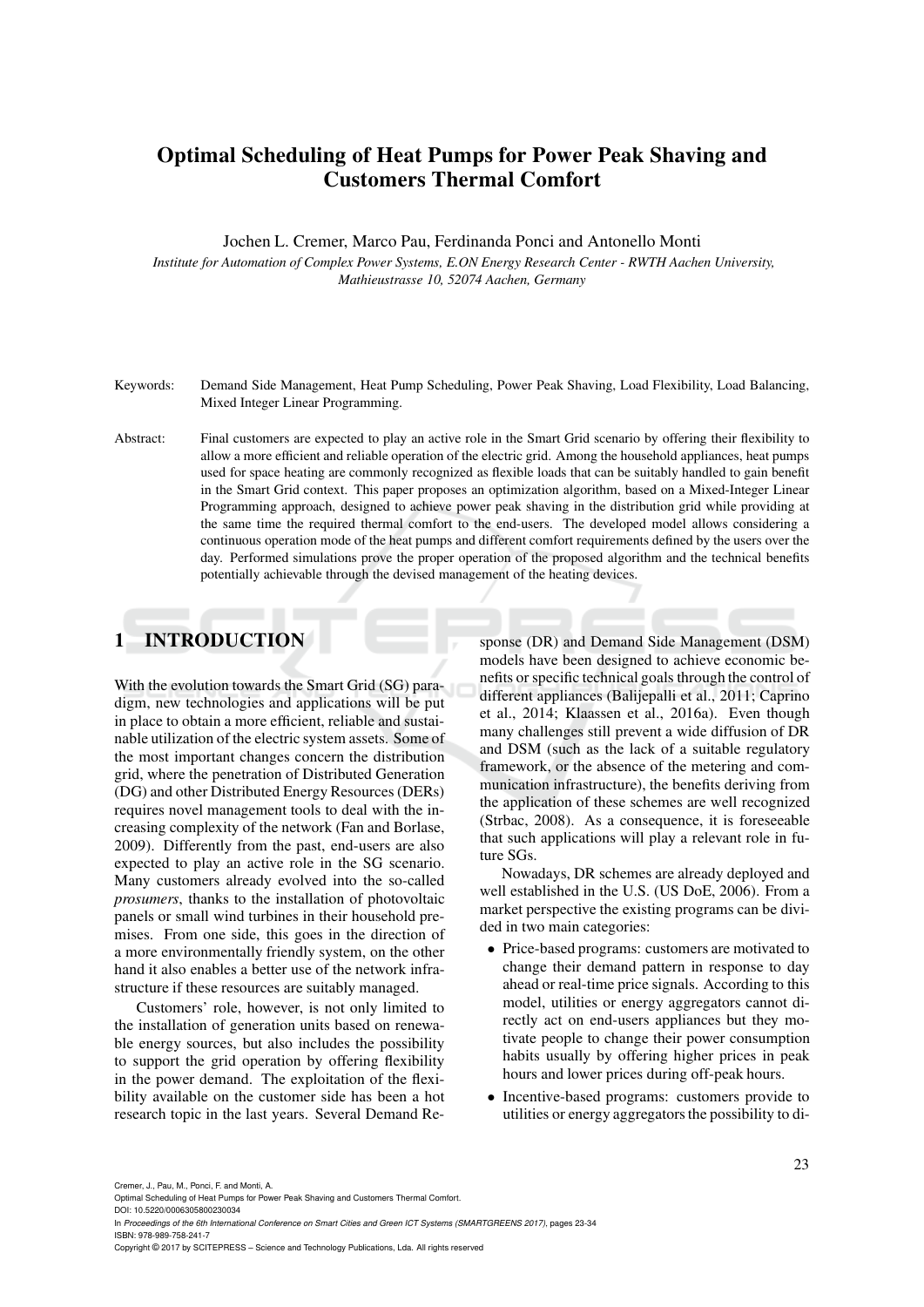rectly control or schedule some of their appliances and are rewarded for this service through specific incentives in the tariff scheme. In this case, thus, the DR program provider can manage the flexible loads allowed by the customer following his own needs, while fulfilling some customer comfort requirements if this is specified in the agreement.

According to (FERC, 2011), DR programs deployed in U.S. unlock a potential power peak reduction larger than 53 GW. More than 80% of this peak reduction comes from incentive-based programs. This solution, despite being more invasive with respect to the price-based alternatives, allows an optimum management of the load flexibility leading to the certain achievement of the desired targets. Given the invasiveness of these schemes, incentivebased DR is usually implemented to control not critical shiftable or interruptible loads, such as heating devices, air conditioners and water heaters. In Europe, DR and DSM programs are still at an early stage. This is mainly because of the heterogeneity of the regulatory framework in the different countries and, sometimes, also within the same country. Nevertheless, these services are recently being proposed more insistently and DR is regarded as *a key tool to achieve the targets of at least 27% for renewable energy and energy savings by 2030* (SEDC, 2014).

This paper proposes an optimization algorithm conceived to exploit the flexibility provided by heating devices, like heat pumps. Electro-thermal devices are in fact becoming more and more used for space heating, also thanks to the support of recent regulations aimed at improving the energy efficiency in the residential sector. Thanks to the relatively slow dynamics of thermal phenomena, electric heat pumps can be operated flexibly, thus offering a great potential for the deployment of DSM and DR schemes designed for their management (Arteconi et al., 2013). The goal of the optimization algorithm here presented is twofold. The main objective is to minimize the power peaks on the grid, but the heat pumps scheduling is performed also in order to guarantee the thermal comfort required by the end-users.

In the following, Section 2 shows how the flexibility given by heat pumps can be used for DSM purposes and points out the differences between the proposed approach and those already available in literature. In Section 3, the designed optimization algorithm is presented and the constraints taken into account in the used model are described. Section 4 presents the application of the proposed optimization algorithm in different case studies, highlighting the technical benefits potentially achievable through the devised heat pumps management. Section 5 finally summarizes the

obtained results and concludes the paper.

# **2 USE OF HEAT PUMPS FOR DEMAND SIDE MANAGEMENT**

The flexibility provided by heating systems has been studied and evaluated in several works, proving that a large potential exists for the application of DR schemes based on the management of electro-thermal devices (Klaassen et al., 2016b; Chapman et al., 2016). As a consequence, large efforts have been focused on this research field, dealing with different aspects like the modelling of the thermal system (Good et al., 2013; Akmal and Fox, 2016) or the estimation of the heating demand (Kouzelis et al., 2015) in order to design tailored DR schemes. Many of the DSM and DR programs proposed in the literature refer to the pricebased model and aim at minimizing the costs incurred by the final customer. Therefore, the developed models are usually conceived as a service to the customer, while the utilities can address their needs (in terms of grid management) by sending different price signals over the time and relying on the response of the users to the varying prices.

In (Molitor et al., 2011), different price schemes are used as input to an optimization algorithm running at the end-user premises for the scheduling of heat pumps. Results show that the optimal scheduling leads to a reduction of the energy consumption of the customer, but this is obtained at the expense of a thermal discomfort. In (Loesch et al., 2014), an evolutionary algorithm is proposed to schedule the heat pump so to minimize the costs for the user, given the price of the energy in the spot market. Here utilities can also define power limitations in specific periods of the day for solving possible contingencies in their grid and charge penalties to the customer if such limitations are not respected. The algorithm is able to exploit the flexibility provided by the heating system and to minimize the user costs, but a direct link to the thermal comfort delivered to the customer is missing. The proposal in (Bhattarai et al., 2014) also tries to combine the objective of minimizing the costs for the customer with a service that is oriented to the distribution grid management. A two-step optimization process is presented, where the first step gives the scheduling of the heat pumps (minimizing the costs) while the second step checks possible voltage problems in the grid and, in case, shifts the heat pumps operation to the following time slots. Again, customer discomfort is in general possible in case of reallocation of the heat pumps operation. Heat pump flexibility is directly used to improve the operation of distribution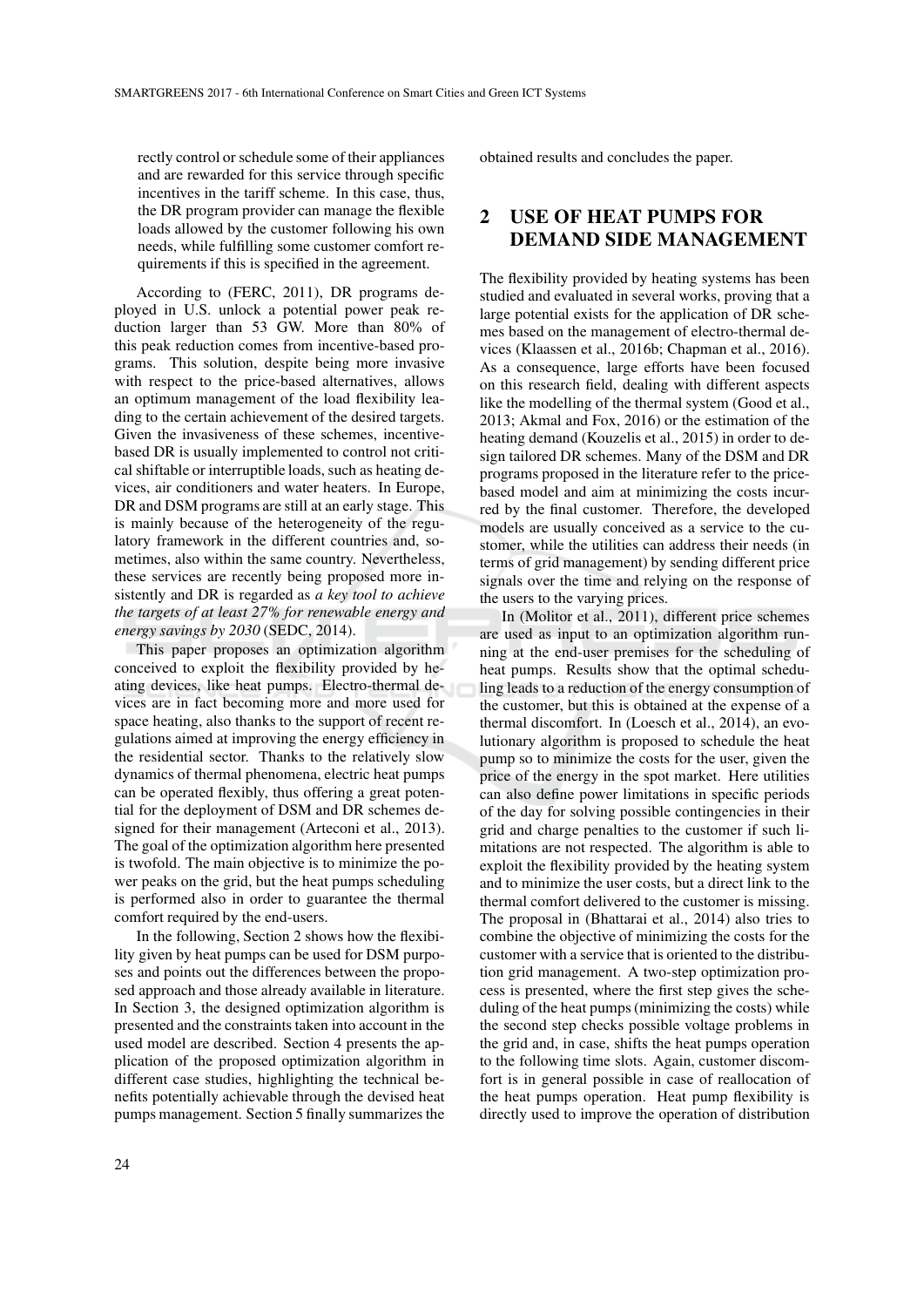grids in (Csetvei et al., 2011). A method to define local price signals for the end-users is presented, where additional costs are added to the spot market prices if overload conditions exist. The price signals are then used to determine the set point temperature of the heat pumps. The method allows eliminating the overloads, but customer discomfort can still arise during overload periods.

To avoid thermal discomfort for the end-user, some proposals include in the optimization model constraints on the indoor temperature provided to the customer. In (De Angelis et al., 2013), temperature boundaries are considered in a home energy management system which is used to schedule the operation of flexible loads (including heat pumps) and possible storage systems. The objective is to reduce the costs for the customer, so utilities can pursue their goals only by setting different price signals over the time. In (Nielsen et al., 2012), instead, the price-based scheme is compared to two different DR approaches where the power consumption or the temperature set point of the heat pump are directly controlled by the DR provider. The objective is in this case to minimize the costs for the energy aggregator (which is providing the DR program), while minimizing the discomfort for the customers by keeping their home temperature between the considered boundaries. Similarly to the case of the heat pumps, (Li et al., 2017) propose an algorithm to manage air conditioners by acting on the temperature set points in order both to reduce energy consumption and to provide the interruptibility of the load as DR service. In this case, no fixed temperature boundaries are used, but the control scheme was tested in the field and tuned according to the customers feedback in order to minimize their thermal discomfort.

All these approaches, while proposing solutions to make DR and DSM programs more attractive for the final customer, do not allow to fully exploit the available flexibility for enhancing the efficiency of the electric system operation. As described in (Strbac, 2008) and reported in (US DoE, 2006), one of the main benefits for the system would be the power peak minimization. By minimizing the power peaks in the grid, utilities can minimize power losses, improve the voltage profile in the grid, reduce the risk of contingencies and postpone network reinforcement in areas with increasing connected power. At system level, this also leads to avoid the use of expensive generation units during peak hours and to reduce the needed spinning reserve, thus minimizing the overall costs.

For this reason, differently from the other proposals available in the literature, the DSM model here presented performs an optimal day ahead scheduling



Figure 1: Example of user-defined comfort requirement.

of the heat pumps for minimizing the power peaks on the grid over the day. The minimization is performed by taking into account user-defined requirements in terms of thermal comfort, so that both utilities and end users can take advantage from the proposed DSM program. Further reward to the final customers could be also defined, in terms of incentives in their tariff, to make the DSM scheme more appealing, depending on the savings the utilities estimate to achieve from the application of this optimization on a large scale.

### **3 MODEL FORMULATION**

This section presents the formulation used for the proposed DSM model. First, the thermal model, consisting of comfort constraints, boundary constraints, energy balance equations and heat pump equations/constraints, is described. Then, the optimization algorithm designed to perform the day ahead scheduling of the heat pumps in the considered grid is presented.

### **3.1 Thermal Model**

**Comfort constraints** They are used in the model to guarantee the comfort requirements of the residents living in each house. In the proposed DSM scheme, users choose the reference temperature they want to have (it can also vary during the day) and provide a certain boundary around such reference temperature. Figure 1 shows an example of possible temperature requirement for a customer. The comfort constraints are thus defined so that, for every time period *t*, the indoor temperature is always within the permitted range. Indicating with  $\Gamma_{h,t}^{LB}$  and  $\Gamma_{h,t}^{UB}$  the lower and the upper bound, respectively, of the temperature in house *h* at time *t*, the following holds:

$$
T_{h,t}^{IN} \ge \Gamma_{h,t}^{LB} \qquad \qquad \forall h, t \qquad \qquad (1a)
$$

$$
T_{h,t}^{IN} \le \Gamma_{h,t}^{UB} \qquad \qquad \forall h, t \qquad \qquad (1b)
$$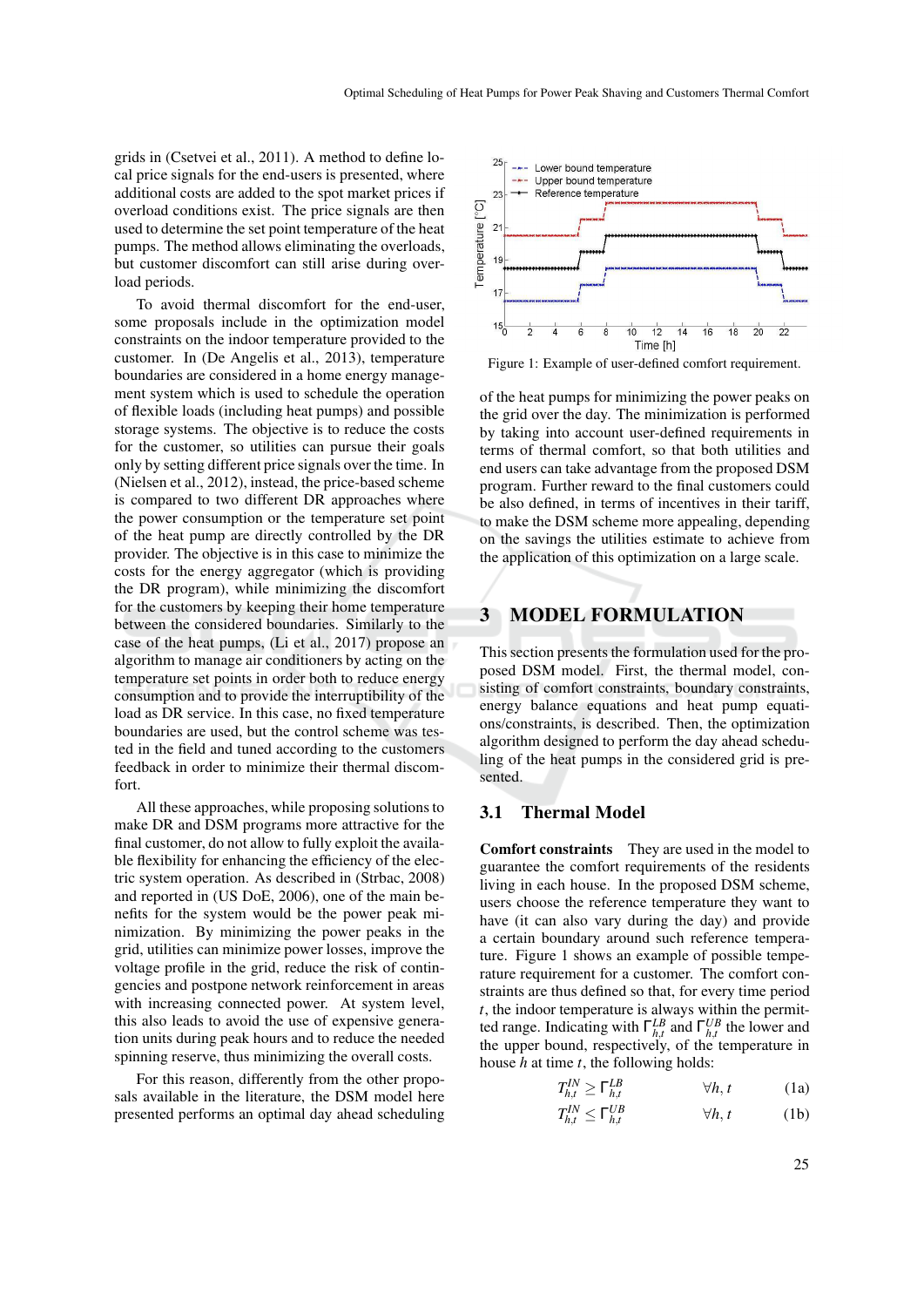where  $T_{h,t}^{IN}$  is the variable associated to the indoor temperature of house *h* at time *t*.

**Boundary constraints** They are added to define the initial and final states of the temperature for the daily optimization. Given a starting temperature  $\Gamma_h^{INI}$ , the temperature at time  $t = 0$  is:

$$
T_{h,0}^{IN} = \Gamma_h^{INI} \quad \forall h \tag{2}
$$

while at the final time period  $f$ , the indoor temperature is bounded with the inequality constraint:

$$
T_{h,\mathrm{f}}^{IN} \geq \Gamma_{h,\mathrm{f}}^{REF} \quad \forall h,\tag{3}
$$

where  $\Gamma_{h,\text{f}}^{REF} = \frac{\Gamma_{h,\text{f}}^{UB} + \Gamma_{h,\text{f}}^{LB}}{2}$  is the reference temperature of house  $h$  at  $t = f$ . Such a choice is done in order not to have a final temperature too close to the lower bound, since this would force to turn on the heat pump at the beginning of the following day (thus removing any flexibility for the first time steps of the subsequent day ahead scheduling).

**Energy balance** The energy balance equation defines how the indoor temperature changes over the time due to the heat provided by the heat pump and the heat loss to the outdoor environment. The used equation is based on the model described in (De Angelis et al., 2013) and it is:

$$
T_{h,t}^{IN} = T_{h,t-1}^{IN} + \frac{\Delta t}{\mu_h^{HS} \gamma^{AR}} \left( Q_{h,t}^{HP} - Q_{h,t}^{LS} \right) \quad \forall h,t \qquad (4)
$$

where ∆*t* is the duration of the time period between two consecutive discrete time steps,  $\mu_h^{HS}$  and  $\gamma^{AR}$  are specific parameters, namely the house indoor air mass and the air heat capacity, and  $Q_{h,t}^{HP}$  and  $Q_{h,t}^{LS}$  are variables indicating the heat flow given by the heat pump and the heat loss, respectively.

The indoor air mass  $\mu_h^{HS}$  is a parameter that depends on the size and geometrical characteristics of the house (see (De Angelis et al., 2013) for more details) and, combined with the air heat capacity  $\gamma^{AR}$ , appears as a thermal energy storage for the house, thus affecting the dynamics of the thermal phenomena.

The heat losses are instead defined through the following relationship:

$$
Q_{h,t}^{LS} = \kappa_h^{HS} \left( T_{h,t-1}^{IN} - \Gamma_{h,t-1}^{OT} \right) \quad \forall h, t \tag{5}
$$

Such losses depend on a heat loss factor  $\kappa_h^{HS}$  and on the temperature difference between the indoor and the outdoor temperature  $\Gamma_{h,t-1}^{OT}$ .

As for  $Q_{h,t}^{HP}$ , more details will be provided in the following paragraph where the used heat pump model is fully described.





**Heat pump model** This model has to link the delivered heat  $Q_{h,t}^{HP}$  to the electrical power  $P_{h,t}^{HP}$  required to produce such heat, and has to account for all the possible constraints present in the heat pump operation. In the literature, heat pumps are often considered to work at a fixed power and thus a simple binary variable is adopted to define if their status is on or off. In some papers, a multi-operation mode is instead defined by considering different discrete air mass flows to which different electrical powers are consequently associated. In this case, binary variables are introduced for each discrete operation mode, hence determining an increasing complexity of the optimization problem. In this paper, a continuous operation mode of the heat pump is considered. This means that the heat pump can generate any value of air mass flow included in the range between a minimum and a maximum limit. The electrical power needed to generate the output air mass flow can be described through a function, which can be in first approximation linearised through a given number of linear segments. Figure 2 shows an example of linearised curve mapping the air mass flow to the required electrical power, which has been obtained using heat pump data given in (De Angelis et al., 2013).

In Figure 2, it is possible to observe that three operation modes are defined: the first one, named m0, is a discrete value corresponding to the minimum air mass flow of the heat pump; the second one, m1, is associ-ated to the first segment of the curve; the last one, called m2, is linked to the upper segment of the curve and arrives till the maximum air mass flow for the heat pump. As it will be shown in the following, such a solution can be implemented in the optimization algorithm by using integer variables for each operating mode, while just one binary value is used to determine the status (on or off) of the heat pump. Figure 2 also shows the possible limits present in the definition of a simple binary operation mode for the heat pump. In fact, in such a case a single operating point of the heat pump has to be decided, which does not reflect the actual operation mode of many heat pumps.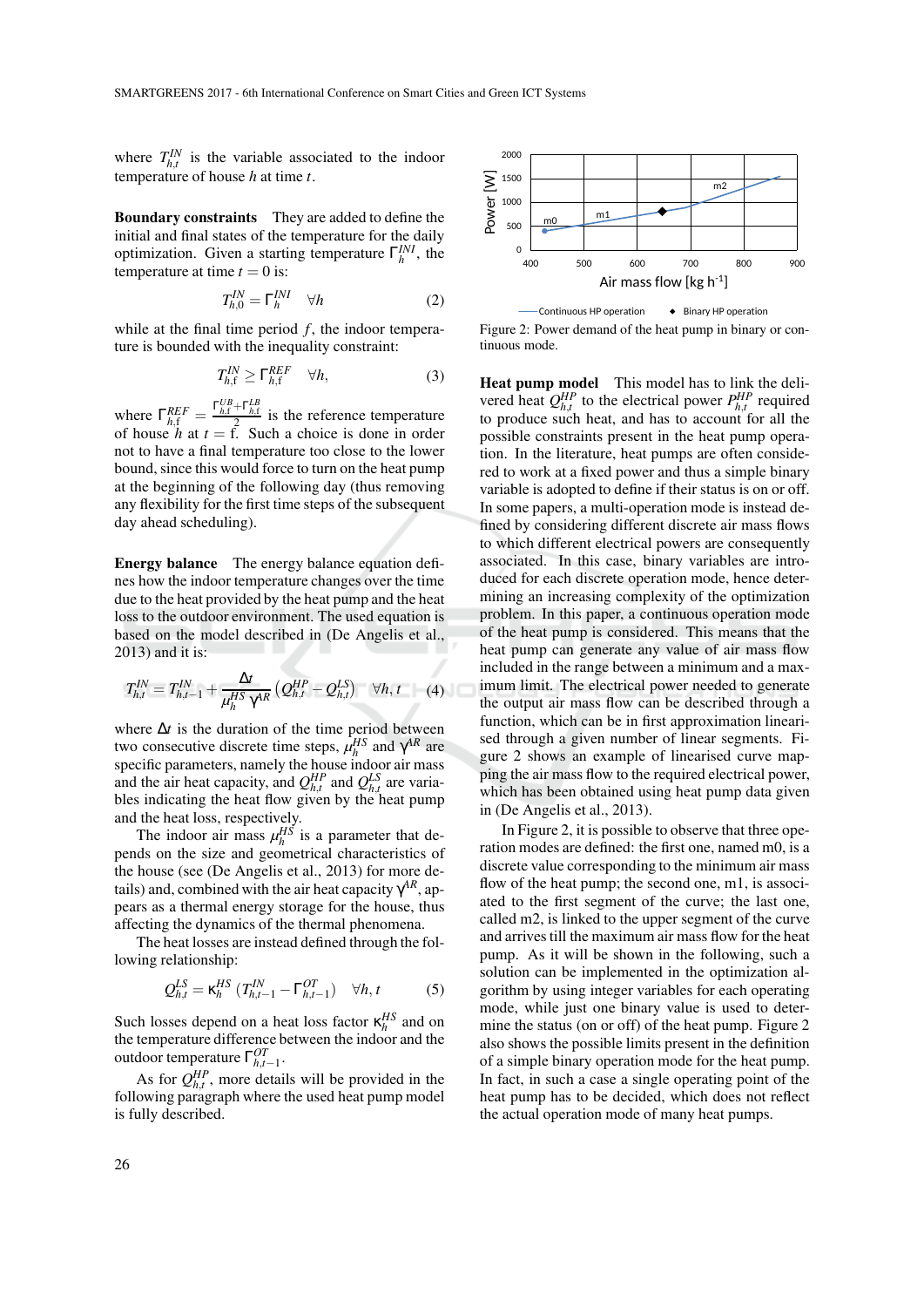Relying on the described continuous operation, the generated heat is defined as:

$$
Q_{h,t}^{HP} = \gamma^{AR} \sum_{m} \Delta F_{h,m,t}^{HP} \left( \Gamma_h^{HP} - \Gamma_{h,t-1}^{RF} \right) \quad \forall h, t \tag{6}
$$

where  $\Gamma_h^{HP}$  is the output temperature of the heat pump (assumed as constant) and  $\Gamma_{h,t-1}^{RF}$  is the reference temperature of the house *h* at the time step  $t - 1$ . It is worth noting that a rigorous definition of the generated heat  $Q_{h,t}^{HP}$  would require the use of the actual indoor temperature  $T_{h,t-1}^{IN}$  in (6) in place of the reference temperature  $\Gamma_{h,t-1}^{RF}$ . However, such a solution would lead to a nonlinear relationship and for this reason it is here approximated by using the constant value given by  $\Gamma_{h,t-1}^{RF}$ . This approximation is considered acceptable since the indoor temperature is constrained to be close to the reference temperature due to the comfort constraints previously defined.

The other term appearing in (6), namely  $\Delta F_{h,m,t}^{HP}$ , is the additional air mass flow of mode *m* with respect to the upper bound air mass flow of mode  $m - 1$ . As for the first operating mode m0, the air mass flow is constrained by the following equality constraint:

$$
\Delta F_{h,\text{m0},t}^{HP} = y_{h,t} \, \Phi_{h,\text{m0}} \quad \forall h,t. \tag{7}
$$

where  $\Phi_{h,m0}$  is the minimal air mass flow of the heat pump. The air mass flow of mode m0 is thus either 0 or  $\Phi_{h,\text{m0}}$  depending on the binary decision variable *yh*,*<sup>t</sup>* . The additional air mass flows of all other operating modes *m* are instead constrained by the following inequality constraints:

$$
\Delta F_{h,m,t}^{HP} \leq y_{h,t} \; \Delta \Phi_{h,m}^{UB} \quad \forall h,m \notin \{\text{m0}\}, t \qquad (8)
$$

where  $\Delta \Phi_{h,m}^{UB}$  is the upper bound of the additional air mass flow of the linearised segment associated to mode *m*.

Given these definitions of the additional air mass flows, the required power of the heat pump is directly mapped to the air mass flow by means of the following equation:

$$
P_{h,t}^{HP} = \sum_{m} \beta_m \Delta F_{h,m,t}^{HP} \quad \forall h, t \tag{9}
$$

where the parameter  $\beta_m$  is the power per air mass flow associated to each mode *m*. The total power of the heat pump is thus determined by taking the sum of all the additional air mass flows  $\Delta F_{h,m,t}^{HP}$  multiplied by the respective parameter  $β<sub>m</sub>$  over all the operating modes *m*. The proposed formulation works properly for increasing values of  $\beta_m$  ( $\beta_{m0} \leq \beta_{m1} \leq \beta_{m2} \dots$ ) as in Figure 2. In fact, since the following optimization operates to minimize the used powers, this ensures that the modes will be automatically selected by the solver in the order  $m = \{m0, m1, m2 \dots\}$ .

A further aspect considered in heat pump model is the possible presence of time constraints. These constraints account for the minimum (or maximum) times the equipment has to operate or have to be turned off since, usually, many operational switches result in inefficiency and mechanical stress. In (Hedman et al., 2009), several different methods to account for time constraints in another scheduling problem (the unit commitment problem) were proposed and examined. Results of such work are here adapted to the heat pump scheduling problem. In this case, only a minimum number of time periods  $\tau$ , during which the heat pump has to be turned on, is implemented (e.g., no minimum turn-off time) by the two following constraints:

$$
Z_{h,t} \geq y_{h,t} - y_{h,t-1} \quad \forall h, t \tag{10}
$$

*Zh*,*<sup>t</sup>* ≤*yh*,<sup>τ</sup>

$$
\forall h, t, \tau \in \{t, \cdots, \min(t + \tau^{MIN} - 1, f)\}. \tag{11}
$$

Note, the switching variable  $0 \le Z_{h,t} \le 1$  is a bounded continuous variable. Therefore by using these time constraints, the introduction of new binary variables is not required. More binary variables would result in a larger branch and bound tree and thus in a more complicated problem. As a result, the complexity of the problem decreases by using the inequality constraints proposed in (10) and (11).

#### **3.2 The Optimization Algorithm**

As discussed in Section 2, the objective of the DSM here proposed is to minimize the power peaks in the grid. To achieve this target, Quadratic Programming (QP) could be used to minimize the squared power resulting on the monitored network over all the time periods. However, if binary variables are included in the problem, QP approaches lead to very high computational burden and execution times. For this reason, in the proposed approach, the objective function has been linearised as presented in the following. This, together with the linear constraints defined in Section 3.1, allows obtaining a linear problem that can be solved more easily through a Mixed Integer Linear Programming (MILP) formulation. In this way, execution times can be reduced, which is an essential aspect when dealing with large optimization problems (in this scenario, when optimizing the heat pump operation of a large number of houses).

The basic idea used here to linearise the objective function is to discretize the power consumption at time *t* through a given number of blocks *b* and to assign increasing weights to blocks associated to higher levels of power (see Figure 3); in this way, the minimization of the weighted blocks leads to avoid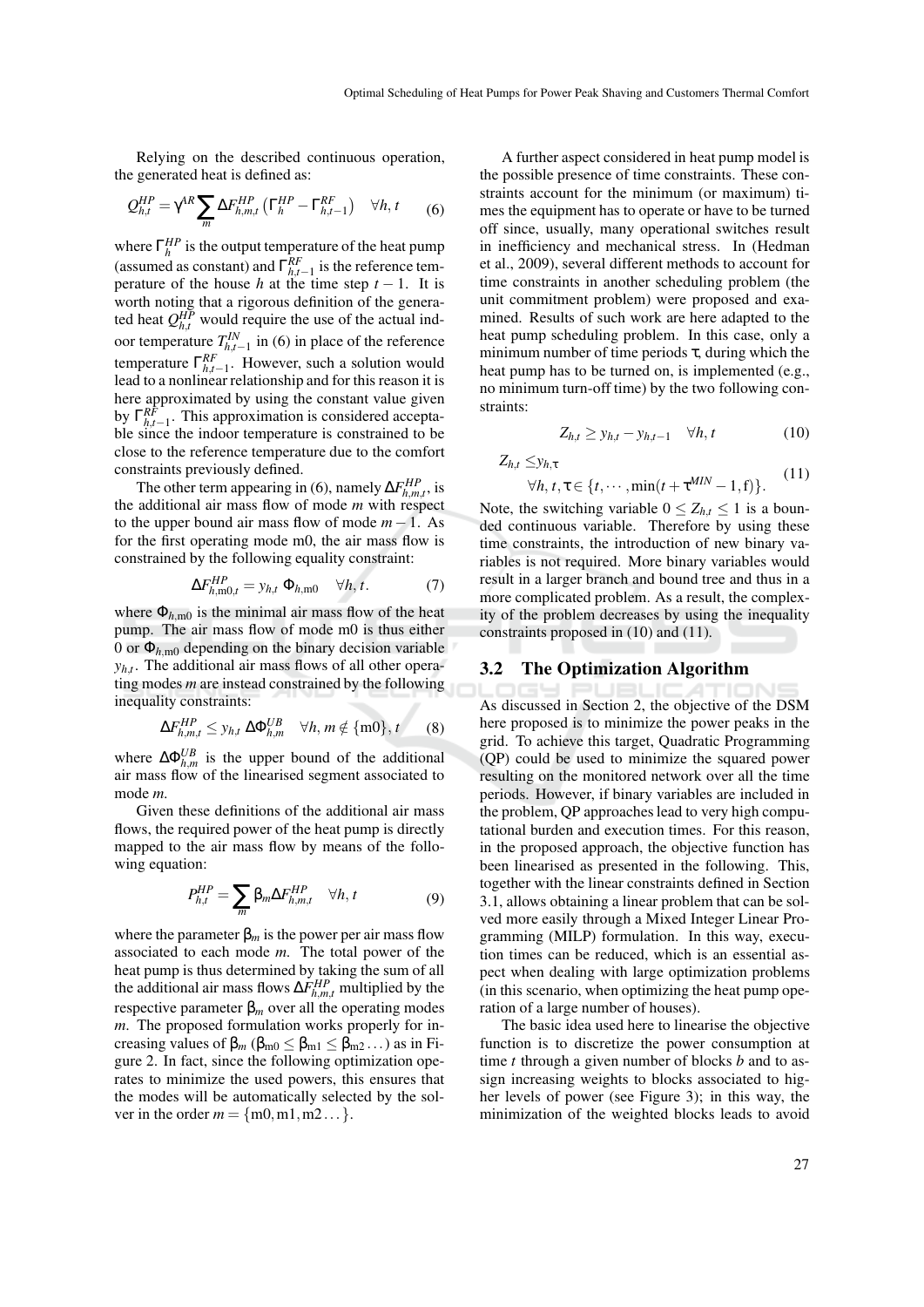

Figure 3: The weight  $\alpha_b$  of the energy  $\Delta E_{b,t}$  in box *b*.

the allocation of flexible load consumption in periods where power peaks are occurring. These blocks can be interpreted as boxes that can be filled with energy up to their respective capacity  $\varepsilon_b^{UB}$ . Each energy box *b* is thus a continuous variable (indicated in the following with  $\Delta E_{b,t}$ ) that is lower bounded by 0 and upper bounded through this inequality constraint:

$$
\Delta E_{b,t} \le \varepsilon_b^{UB} \quad \forall t \tag{12}
$$

where  $\varepsilon_b^{UB}$  is the maximum capacity of the energy box, which, in general, can be different for each block *b*.

For each time step *t*, the sum of all the energy boxes is related to the power consumption in that period by means of:

$$
\sum_{b} \Delta E_{b,t} \ge \sum_{h} \Delta t P_{h,t}^{HP} + \varepsilon_t^{GD} \quad \forall t \tag{13}
$$

where  $\varepsilon_t^{GD}$  is the energy consumption at time *t* given by all the non-scheduled loads in the grid and  $P_{h,t}^{HP}$  is the already mentioned power consumption of the heat pumps for each house *h*.

Given the above definition of the energy boxes and considering all the constraints introduced in the problem, the optimization used to schedule the heat pumps is a centralized algorithm with the following objective function:

minimize 
$$
\sum_{y_{h,t}, \Delta F_{h,m,t}^{HP}}
$$
  $\sum_{t} \sum_{b} \alpha_b \Delta E_{b,t}$   
s.t. Eqs. (1) – (13).

where the optimization decisions are the binary variables  $y_{h,t}$  and the continuous variables  $\Delta F_{h,m,t}^{HP}$ . As it can be observed, the designed algorithm is thus a centralized approach where the heat pumps of each house included in the problem are scheduled within the same DSM optimization procedure. Similarly to the case of the additional air mass flows, for the

Table 1: Parameters of the heat pump.

| Mode m                                    | m()   | m 1  | m2   |  |
|-------------------------------------------|-------|------|------|--|
| $\beta_m^{HP}$ (Whkg <sup>-1</sup> )      | 0.939 | 1.86 | 3.70 |  |
| $\Delta \Phi_m^{UB}$ (kgh <sup>-1</sup> ) | 126   | 264  | 178  |  |

proper functioning of the method it is crucial that the weight  $\alpha_b$  is increasing  $(\alpha_{b1} \leq \alpha_{b2} \leq \alpha_{b3} ...)$ . In this case, indeed, the boxes will be selected (or 'filled with energy') by the solver in the order  $b =$  ${b1,b2,b3...}$ . The box approach is reasonable since the target is only the cut of the highest peak. This approach allows to be tailored to the considered scenario. For example, the discretization in the energy level can be modified, or any arbitrary strong functions (e.g., exponential to the power *x*, etc.) can be linearized by setting the values of the weights  $\alpha_b$  accordingly. Differently from other proposals available in literature and, in general, from price-based DSM schemes, the proposed centralized approach also allows avoiding that possible high power peaks are simply shifted from a time to another due to the similar response of the customers to the DSM inputs.

## **4 TESTS AND RESULTS**

### **4.1 Tests Setup**

The proposed optimization algorithm has been tested considering different scenarios where the DSM provider wants to minimize the power peak of the grid using the flexibility provided by 60 residential houses endowed with electric heat pumps. The time horizon for the scheduling is one day. The initial time of the scheduling problem is midnight and the day is separated in 96 time periods resulting in a discretization time step of  $\Delta t = 15$  min. For the sake of simplicity, in the simulation it is assumed that all houses have the same heat pump that can continuously operate in 3 different modes. However, the algorithm obviously allows for the implementation of heat pumps with different characteristics for each house *h*. The parameters of the heat pump model are stated in Table 1 and are derived from (De Angelis et al., 2013). It is worth reminding that mode m0 is the operating start point, while the linear operating segments m1 and m2 offers continuous operation of the heat pump as depicted in Figure 2. The output temperature of the heat pump has been chosen as  $\Gamma^{HP} = 30^{\circ}\text{C}$  and the minimal time period the heat pump has to run is  $\tau = 2$  (corresponding to a minimal operation time of 30min).

As shown in Figure 4, in the proposed DSM scheme, the inputs needed for the optimization algorithm are: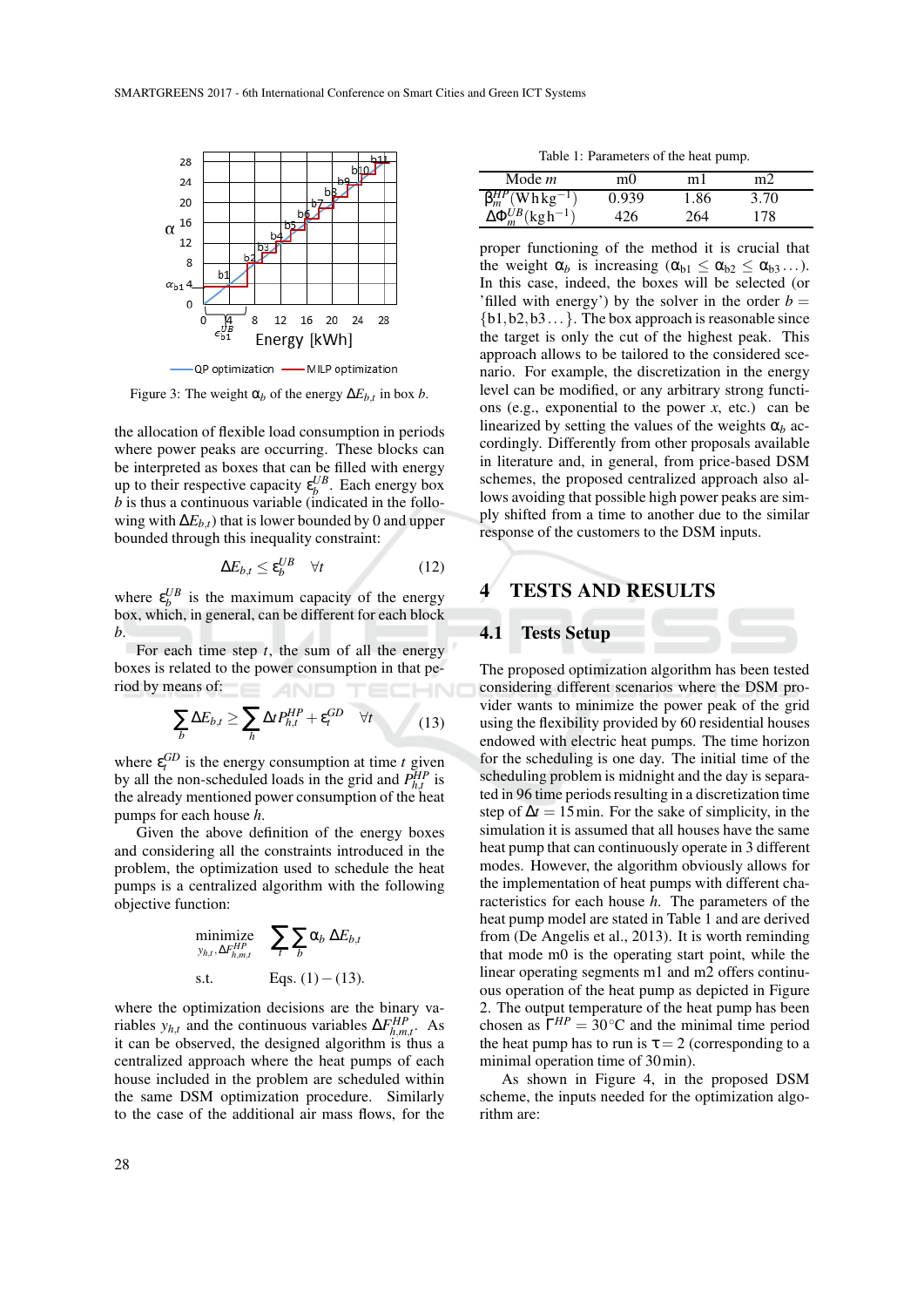- a forecast of the inflexible load in the grid
- a forecast of the outdoor temperature
- the thermal comfort required by the customers, together with heat pumps and building characteristics.

As for the inflexible load profile in the grid, statistical data are often available (for example at substation level) regarding the aggregated power consumption in different periods of the year and for different types of day (e.g. working or weekend day). In the following simulations, the aggregated profiles of residential houses have been taken from the standard load profile of 2012 (Bundesverband der Energie- und Wasserwirtschaft) using an average consumption of 2000 kWh/year per customer. Two different periods of the year, namely a working day in May and one in December, have been simulated, and the corresponding load profiles have been assumed as inflexible load for the residential customers. In addition, the presence of industrial consumers has been also considered. This contributes to give the final shape of the forecast inflexible load, as it will be shown in the next subsection when presenting the simulated scenarios.

For the forecast of the outdoor temperature, the actual temperature of a day in May is used in a first simulation, while the actual temperature of a day in December is used to simulate a second scenario. The used temperature profiles are presented in Figure 5. The thermal comfort of the 60 houses differs from house to house and individual parameter sets (as described in the previous section) have to be taken into account. For the case studies presented here, the relevant parameters are sampled based on 5 different temperature profiles and 12 different building characteristics. Figure 5 shows the 5 different temperature profiles (the reference temperature is always the mean



Figure 4: Overall model of the designed DSM scheme.



Figure 5: Upper and lower temperature bounds of the residents and outdoor temperature.

value of the upper and lower bound). As starting point for the simulation, the initial indoor temperature  $\Gamma_h^{INi}$ is assumed to be equal to the reference temperature of the first time period. The 12 building types differ in the indoor air mass and the heat loss factor (Figure 6). The parameters are calculated based on the geometric dimensions of the house (De Angelis et al., 2013). As an example, let us consider a house having the length  $\xi_1^{HS} = 20 \text{ m}, \xi_2^{HS} = 20 \text{ m}$ , the height  $\xi_3^{HS} = 4 \text{ m}$ , a roof pitch of  $\sigma^{HS} = 40^\circ$  and  $\eta^{WI} = 6$  windows, each one with an area of  $\Lambda^{WI} = 1 \text{ m}^2$ . The thermal transmittance for walls and windows are assumed  $v^{WA} = 0.15 W m^{-2} K^{-1}$  and  $v^{WI} = 1 W m^{-2} K^{-1}$ , respectively. The heat loss factor in this example house is calculated as follows:

$$
\kappa^{HS} = \nu^{WA} \left( 2 \left( \xi_1^{HS} + \xi_2^{HS} \right) \xi_3^{HS} - \eta^{WI} \Lambda^{WI} \right) + \eta^{WI} \nu^{WI} \Lambda^{WI} = 191.16 \text{kJ} \text{h}^{-1} {}^{\circ}\text{C}
$$
 (14)

By using the density of the air  $\rho^{AR} = 1.2041 \text{kg m}^{-3}$ at standard conditions, the total air mass is:

$$
\mu^{HS} = \rho^{AR} \left( \xi_1^{HS} \xi_2^{HS} \xi_3^{HS} + 0.25 \xi_1^{HS} \left( \xi_2^{HS} \right)^2 \tan(\sigma^{HS}) \right)
$$
  
= 3946 kg. (15)

For all the 60 residential houses, the indoor air masses and heat loss factors are presented in Figure



Figure 6: Indoor air masses and heat loss factors of the residential houses.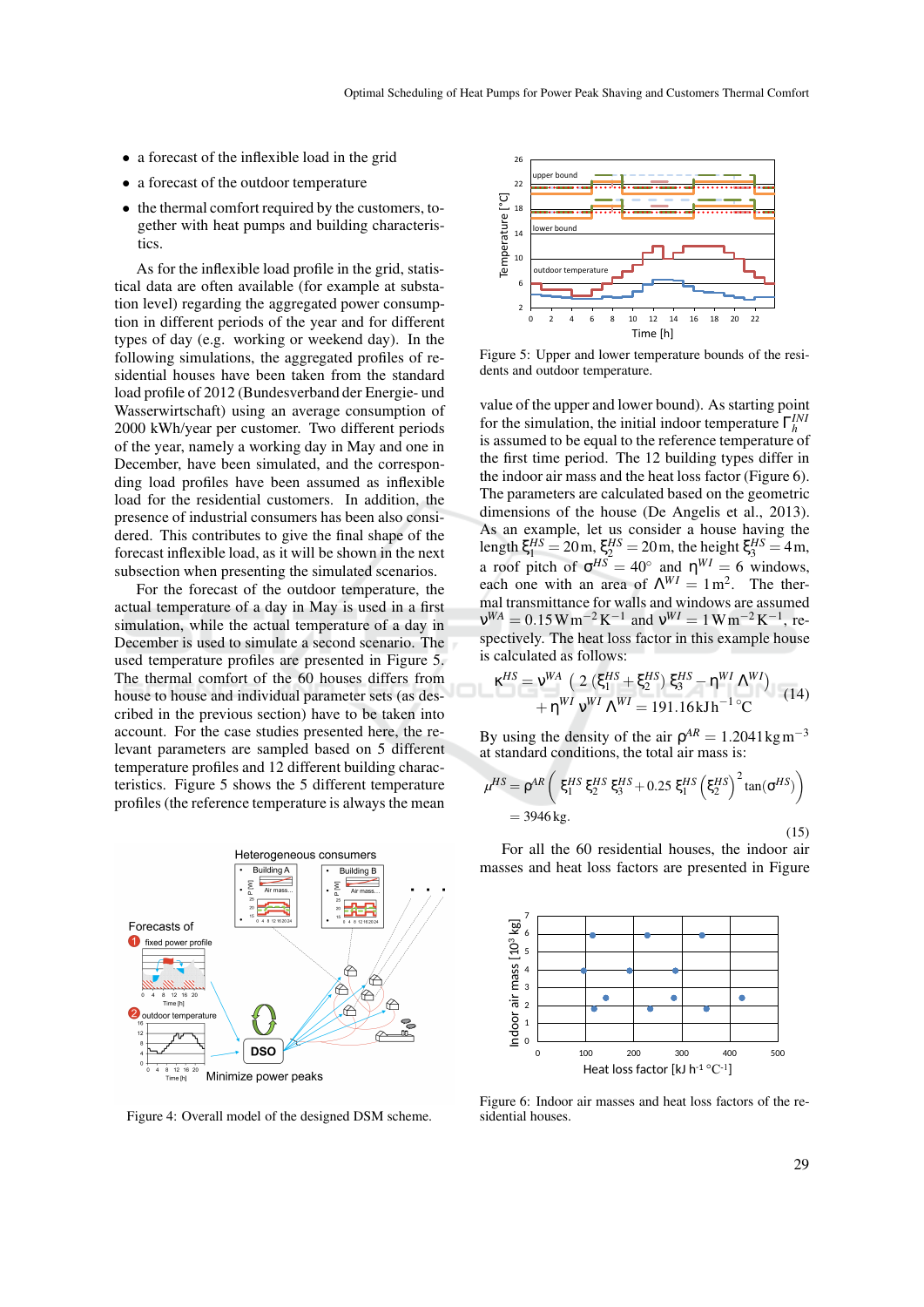6. The set of houses used in the simulation has been obtained using all the possible combinations between the 5 thermal comfort profiles (Fig. 5) and the 12 different house characteristics (Fig. 6).

During the presentation of the test results, the benefits provided by the proposed DSM model are analyzed by comparing the results of the described optimization algorithm to those of two different simulations. In the first case, the term of comparison is given by a simulation where the target of the internal control system of the heat pump is to keep the indoor temperature as close as possible to the reference temperature  $\Gamma_{h,t}^{RF}$  for all the time periods. This simulation has been run separately for each HP *h* by using a QP approach that minimizes the squared difference of the indoor temperature of the house with respect to the reference temperature selected by the customer, according to:

$$
\begin{array}{ll}\n\text{minimize} & \sum_{t} \left( T_{h,t}^{IN} - \Gamma_{h,t}^{RF} \right)^2 & \forall h \\
\text{s.t.} & \text{Eqs. (1)} - (11)\n\end{array} \tag{16}
$$

This comparison aims at highlighting the advantages offered by the proposed DSM scheme with respect to a scenario in which no DSM is applied. In the following, this operation mode of the HP will be referred to as "internal HP control".

In the second case, the DSM model has been approximated by using the same model presented in Section 3 but excluding multiple HP modes *m*. Thus, HP operation is only valid in mode  $m = \{ \text{m0} \}$  (by using the equality constraint Equation (7)) and Equation (8) is not required any more in the optimization. In this comparison, the binary operation of the heat pump is selected to have an air mass flow of  $\Delta P h i_{\text{m0}}^{UB} = 647 \text{kg h}^{-1}$  and a power per air mass flow  $\beta_{\text{m0}} = 1.25 \text{Whkg}^{-1}$ . This value is the mean air mass flow of the continuous heat pump model. This scenario allows showing the different results achievable when considering a more realistic (continuous) operation mode of the heat pump rather than a simplified binary version.

#### **4.2 Simulation Results**

To assess the benefits provided by the proposed DSM scheme, a first simulation scenario, using as input the outdoor temperature of a day in May (see Fig. 5), has been considered. In this test case, it is assumed that the optimization has to be performed in a portion of a LV grid where all the 60 houses are equipped with an electric heat pump. In addition, an industrial load is also taken into account, which operates at  $\{1.5 \text{kW}, 8 \text{kW}\}\$  and switches with a period of 4h,

starting with 8 kW at midnight. This scenario can be representative, for example, of a distribution feeder that supplies the simulated 60 houses.

At the household level, the results for an example house are presented in Figure 7. The comparison of the scheduled powers of the heat pump, for the case of internal HP control and for the DSM with binary and continuous HP operation mode, is presented in the upper part of the figure, while the respective indoor temperatures are presented in the bottom part. In the case of temperature minimization in the internal control system of the heat pump, obviously the indoor temperature follows closely the reference temperature. It can be observed that more power is required in the morning, when the desired reference temperature increases, and that the heat pump works regardless of the loading conditions of the grid. With the DSM, since the optimization algorithm fosters the power consumption in some time periods more than in others, the full range of the specified temperature bounds is used. However, it is possible to observe that the temperature always falls within the range accepted by the customer. In particular, morning hours (when the loading of the grid is lower) are used to store thermal energy in the house, while during peak hours the operation of the heat pump is minimized in order not to aggravate the situation in the grid (while providing to the customer the required comfort).

The main differences between the binary and the proposed continuous HP operation mode are from an energy consumption perspective. Indeed, it is possible to see that the continuous model leads to operate the heat pump at lower power levels and for a longer time during the day. This allows better modulating the power before peak hours, when the storage of thermal energy is needed, and during peak hours, when, while respecting the customer thermal requirements, the operation of the heat pump has to be minimized. In addition, operating the HP at its lower bound also



Figure 7: Heat pump consumptions and temperature profiles for one example house in the first simulation scenario.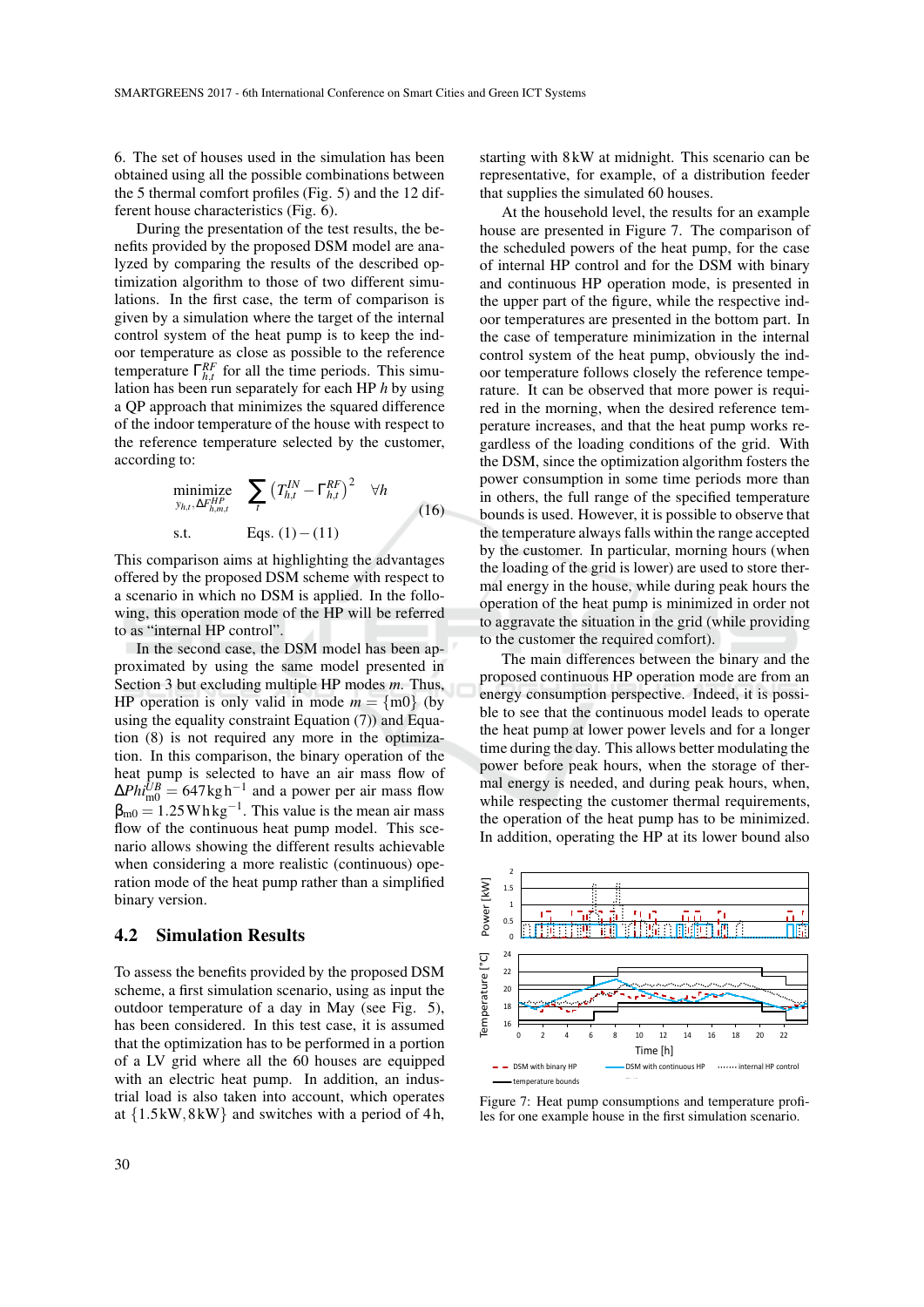| case                | HP consumption<br>(kWh) | increase<br>$\%$ |
|---------------------|-------------------------|------------------|
| Example household   |                         |                  |
| DSM - continuous HP | 4.19                    |                  |
| DSM - binary HP     | 5.88                    | $+40.2$          |
| internal HP control | 5.46                    | $+30.2$          |
| Overall scenario    |                         |                  |
| DSM - continuous HP | 333.6                   |                  |
| DSM - binary HP     | 459.4                   | $+37.7$          |
| internal HP control | 439.8                   | $+31.8$          |

Table 2: Results on the daily energy consumption, first simulation scenario.

allows using the most efficient operation points of the HP, and this implies a significant reduction in the overall energy consumption for the end-user. Table 2 shows the results related to the energy consumption for both the example household presented in Fig. 7 and for the overall scenario. It is possible to see that a simplified binary model of the HP clearly leads to a larger energy consumption, which may be not acceptable for the final customers.

The results obtained at the grid level are shown in Figure 8. Whereas for all the cases the inflexible industrial and residential loads are the same, the flexible parts differ depending on the HP scheduling. In this scenario, all the houses are equipped with heat pumps, so a large amount of flexible energy is available. As a consequence, the final curve of aggregated power is mainly determined by the allocation of this flexible energy, rather than by the shape of the fixed load. In the case of temperature minimization using the internal control of the HP, large power peaks are obtained. The reason for these peaks is the presence of similar comfort profiles for many customers (see Fig. 5), which leads to the simultaneous operation of the heat pumps. Even though these peaks are originated by the particular thermal requirements used for the test, this kind of problem is likely in a scenario with large penetration of electric HPs managed in a decentralized way. In fact, end-users can have same requirements



Figure 8: Aggregated power in the grid for the first simulation scenario.

Table 3: Technical benefits with the DSM at peak times, first simulation scenario.

| case                |      | max. peak power at 6:00 HP cut |                         |
|---------------------|------|--------------------------------|-------------------------|
|                     | kW   | $k$ W)                         | $^{(0)}$ <sub>0</sub> ) |
| internal HP control | 95.6 | 95.6                           |                         |
| DSM - binary HP     | 45.8 | 43.8                           | 60.9                    |
| DSM - continuous HP | 37.8 | 32.7                           | 73 Q                    |

in some periods of the day (e.g. due to similar working hours or consequently to the weather conditions) or price-based DSM programs can lead to a similar reaction of the customers. This would bring the simultaneous operation of the heat pumps, thus determining a significant impact on the aggregated power demand. The use of a centralized optimization approach leads significant benefits in this perspective, allowing to achieve power peak shaving. Fig. 8 clearly shows that a much flatter demand profile is obtained thanks to the application of the DSM. Table 3 reports the numeric results for the maximum power peaks originated by each HP control. It is possible to see that a reduction of the power peak larger than 60% is obtained for the DSM with continuous HP operation mode. Since the actual potential of the DSM scheme is only to manage the HP power, Table 3 also shows the results in terms of flexible energy that is shifted through the DSM to avoid the power peaks. Considering the power peak time for the case of internal HP control, almost 74% of the flexible power can be reallocated through the DSM scheme (this reduction is calculated considering only the part of the load associated to the HP operation). The continuous HP operation mode provides larger improvements due to its flexibility in choosing the HP operation point and its better efficiency with respect to the binary HP.

To evaluate the potential of the proposed DSM scheme even when less flexible energy is available, a second test case has been run considering a scenario with 240 residential houses, among which only 60 are endowed with electric HPs. This test case could be representative, for example, of a MV/LV substation that subtends four different feeders. Due to the assumed scenario, also the industrial load has been scaled up to consider four feeders, and power levels equal to  ${6kW, 32kW}$  have been assumed using the same operation cycles as the previous test. While the same considerations as the previous case hold when looking at the single household, different results can be found when considering the aggregated power at grid level. Fig. 9 shows the obtained power profiles for the different HP operation modes. In this case, the level of the fixed load is relevant with respect to the flexible power associated to the HPs, thus the profile of the aggregated power is strongly affected by its shape. Nonetheless, it is possible to observe that,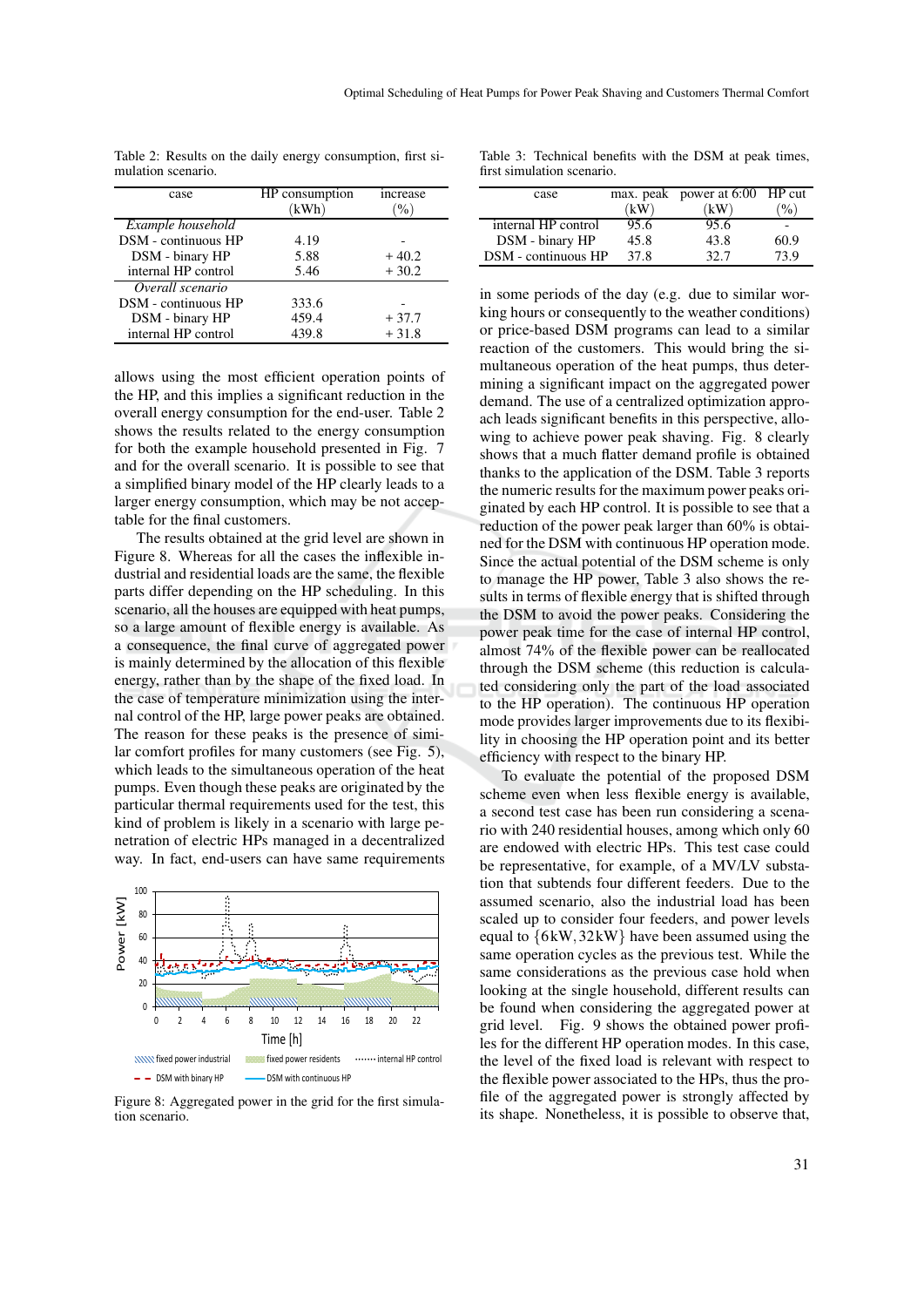

Figure 9: Aggregated power in the grid for the second simulation scenario.

when no DSM is applied, the three additional power peaks brought by the customer thermal requirements are still evident and give the largest power peaks over the day. In case of DSM, a power profile as flat as the one obtained in the previous test scenario cannot be found due to the relatively low amount of flexible energy. However, it is possible to note that the DSM scheme accomplishes its task of power peak minimization by reducing the HP use at the peak hours and scheduling the operation of the HPs during off-peak periods. This behaviour is clearly depicted in Figure 10, which shows the distribution of the HPs operation over the day for the two DSM schemes. It is possible to observe that, in the case of continuous HPs, all the devices are activated in the period of lowest power consumption (4:00 - 6:00), while only a minimum set of HPs is scheduled to operate during peak hours, like at 12:00 or at 20:00. Fig. 10 also permits underlining once more the advantages of the continuous HP mode with respect to the binary model. In the latter case, in fact, despite a generally lower use of the HPs (because they generally operate at higher power), the same or a larger number of HPs is running during peak periods, which implies a larger additional power due to the fixed power chosen to represent the binary behaviour. This is also reflected in Table 4, which shows the obtained values of power peak,



Figure 10: Distribution of the HP operation for the second simulation scenario.

Table 4: Technical benefits with the DSM at peak times, second simulation scenario.

| case                | (kW)   | kW   | max. peak HP power operating HPs |
|---------------------|--------|------|----------------------------------|
| internal HP control | 145.1  | 47.2 | 40                               |
| DSM - binary HP     | 122.7  | 9.7  | 12                               |
| DSM - continuous HP | -118.6 | 32   |                                  |

the corresponding quote brought by the HPs, and the number of HPs operating at that time. Moreover, even in this scenario, the binary HP model proves to be less efficient than the continuous one, with an increase in the overall energy consumption (for all the 60 houses) larger than 36%.

To further confirm the results achieved until now, the last scenario has been simulated again considering as outdoor temperature a day in December (see Fig. 5). The first consideration in this test case concerns the DSM with binary HPs: in these conditions the optimization algorithm is unable to find a feasible solution, because with the considered operating power is not possible to fulfil the thermal comfort requirements during the changes in the reference temperature. This outcome highlights once again the possible drawbacks associated to the introduction of this simplification in the HP model. Focusing on the other two HP scheduling criteria, Figure 11 shows the results obtained for the aggregated power at grid level. Comparing these results with those obtained in the same scenario in May (Fig. 9), it is immediate to verify that a larger amount of HP energy results on top of the inflexible base load. This is a consequence of the colder outdoor temperature, which forces the HPs to run more frequently in order to provide the required thermal comfort to the customers. Looking at the scheduling of the single households, in the case of DSM with continuous HP, 5 houses out of 60 require to have the HP running at all the time steps, and 13 houses need an operating HP for at least 23 hours. These effects are automatically propagated to the results of the ag-



Figure 11: Aggregated power in the grid for the third simulation scenario.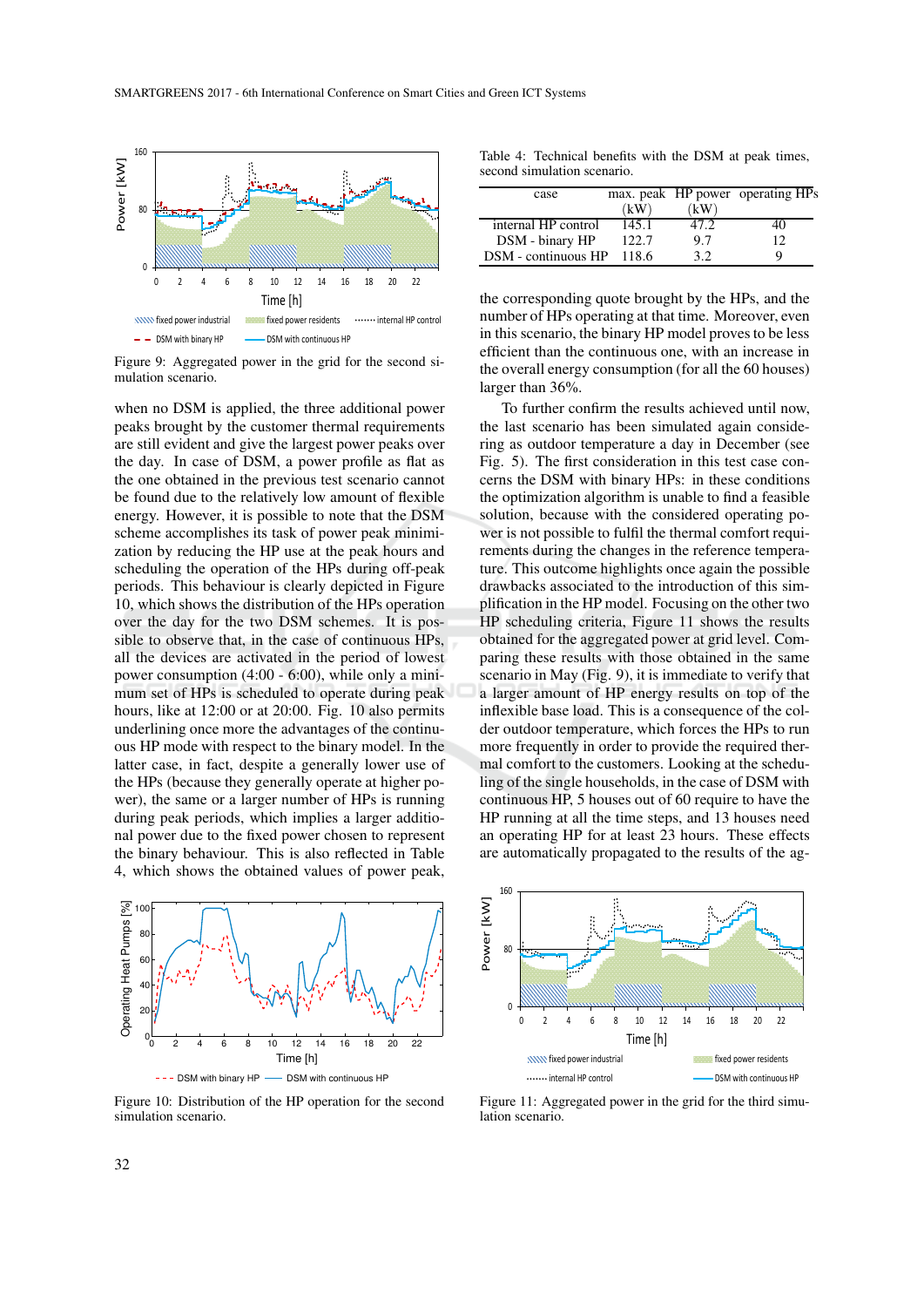| Table 5: Technical benefits with the DSM at peak times, |  |  |  |  |
|---------------------------------------------------------|--|--|--|--|
| third simulation scenario.                              |  |  |  |  |

| case                |       |      | max. peak HP power operating HPs |
|---------------------|-------|------|----------------------------------|
|                     | (kW)  | (kW) |                                  |
| internal HP control | 149.8 | 52.5 | 43                               |
| DSM - continuous HP | 136.5 | 14.9 | 28                               |

gregated power. As shown in Table 5, in fact, the level of power and the number of operating HPs during the peak time is significantly larger than in the previous simulation scenario. Nonetheless, despite this slight degradation of the DSM performance, it is still possible to notice as the proposed DSM scheme allows optimizing the scheduling of the HPs, reducing as much as possible the operation at the peak time and filling the valleys during off-peak hours. In comparison to the case of internal HP control, a reduction of the power peak and of the overall energy consumption larger than 9% and 20%, respectively, is obtained also in this last scenario.

Finally, as for the computational cost for the proposed method, we can state that it is relatively low. The test cases were solved on a standard laptop using CPLEX 12.7.0.0 in GAMS 24.8 on an Intel i7(2.9 GHz) machine with 16 GB RAM. The termination criteria for the DSM with binary and continuous operation mode was set to a computation time of 2400 s and 1200 s, respectively; thus, both optimizations were not solved to global optimality. This is reasonable since sub-optimal solutions from the grid perspective are achieved quickly. Table 6 shows the results related to the first presented simulation scenario. Note, before the relative gap is calculated all separate parameters and products of multiple parameters that arise in the objective function are subtracted from the objective function. Interestingly, the more detailed the HP model, the smaller gets the relative gap. This means that a more realistic model (continuous HP operation) decreases the computational complexity of the problem. As for the internal HP control case, where the temperature differences are minimized, a QP optimization is solved for each house (in total 60). The termination criteria of each optimization was set to a computation time of 300 s. The relative gap of the 60 QPs varies much, but the majority was solved to global optimality.

Table 6: Computational results.

| case                   | time              | relative gap          |
|------------------------|-------------------|-----------------------|
|                        | $\left( S\right)$ | $^{(0)}$ <sub>0</sub> |
| internal HP control    | 10922             | differs               |
| DSM with binary HP     | 2400              | 8.15                  |
| DSM with continuous HP | 1200              | 1.33                  |

#### **5 CONCLUSIONS**

This paper presented an optimization algorithm designed to define the day ahead scheduling of heat pumps for achieving power peak shaving in the electric grid. The conceived approach exploits the flexibility given by the heating devices on the customer side to obtain the minimization of the power peaks, while providing the required thermal comfort to the final users. Performed tests prove that the proposed approach allows combining the benefits for the utilities with the service for the customer, which obtains the required temperature over the day and a minimization of the energy consumption. Moreover, the advantages brought by the proposed continuous operation model of the heat pump, with respect to the simplified case of binary operation of the heat pump, are presented. This work will be used as a starting point for further developments in this field. In particular, a deeper study on the impact of the customer flexibility on the final results and the evaluation of the possible drawbacks led by the unavoidable uncertainties present in the used model (e.g. outdoor temperature, knowledge of the building parameters, etc.) will be object of future studies. The possible use of dedicated thermal storage will be also object of future work, since it can significantly increase the available flexibility leading to potential improvements in the achievable results and in the design of the DSM scheme. The integration of additional home appliances in the proposed management algorithm can be a further step for the design of a complete DSM program fully exploiting the flexibility offered by residential customers.

### **ACKNOWLEDGEMENTS**

This work was supported by FLEXMETER, which is an EU Horizon 2020 project under grant agreement no. 646568.

### **REFERENCES**

- Akmal, M. and Fox, B. (2016). Modelling and simulation of underfloor heating system supplied from heat pump. In *2016 UKSim-AMSS 18th International Conference on Computer Modelling and Simulation (UKSim)*, pages 246–251.
- Arteconi, A., Hewitt, N., and Polonara, F. (2013). Domestic demand-side management (dsm): Role of heat pumps and thermal energy storage (tes) systems. *Applied Thermal Engineering*, 51(1):155–165.
- Balijepalli, V. S. K. M., Pradhan, V., Khaparde, S. A., and Shereef, R. M. (2011). Review of demand response